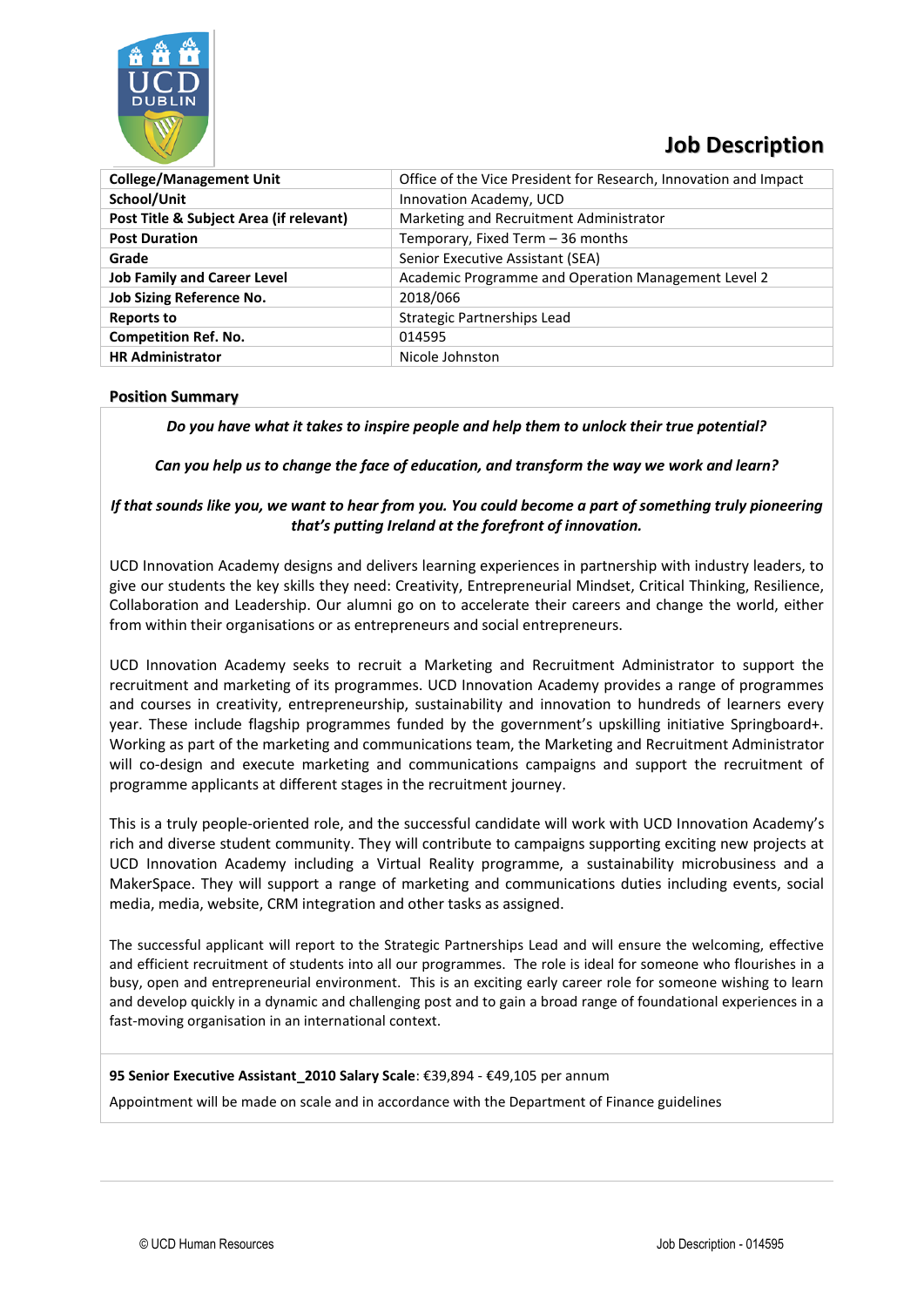## **Principal Duties and Responsibilities**

#### **Marketing**

- Work with the Strategic Partnerships Lead to formulate and implement marketing and communications plans for Irish and international markets including marketing to Secondary School students, existing UCD Undergraduate and Postgraduate Students, prospective Professional Postgraduate students based in Ireland and overseas.
- Assist with the development and dissemination of marketing materials and presentations.
- Participate in initiatives to aid marketing efforts, via web tools (e.g. Google Analytics) and Social Media.
- Assist with promotional seminars, workshops, events and open days including booking rooms, catering, and managing registrations.
- Help with the recruitment and supervision of student volunteers to assist with full range of marketing related events.

#### **Recruitment**

- Undertake national and international recruitment initiatives as directed, working to measurable and achievable objectives and student recruitment targets.
- Advise prospective students on programme suitability, entry requirements, regulations and procedures.
- Deal efficiently with prospective student questions, problems and enquiries in person, by phone and email.
- Deal with incoming applications, verify student transcripts and CVs and collate motivation statements for evaluation.
- Handle student enrolment/registration tasks, including monitoring student online registrations, verifying correct and full registrations by all students, performing manual registration or highlighting any anomalies that occur around students' registration.
- Collate information on applications and registrations as requested to ensure the Innovation Academy values of equality of opportunity and respect for diversity are being met in practice.
- Assist with student orientation including preparation of student packs, as well as meeting and greeting students during orientation.
- Build and maintain relationships with all relevant internal and external stakeholders.

## **Reputation building**

- Work with the Strategic Partnerships Lead to develop, implement and manage a social media strategy for UCD Innovation Academy (across Facebook, Twitter and LinkedIn) to support recruitment and Unit branding.
- Develop and source relevant, high quality content for UCD Innovation Academy online channels, UCD channels and other relevant third party channels.
- Ensure effectiveness of the UCD Innovation Academy website, including responsibility for basic updates, creation of news items and other content.
- Undertake timely and professional post-event follow-up with event attendees and participants.
- Assist with data collection and effectiveness measurement of all outreach activities, to include an annual review of all events to ensure best practice and use of resources.
- Assist with post-programme surveys and evaluations, preparation of reports to donors and key influencers.
- Assist as required with student Certificate/Diploma presentation ceremonies.
- Help maintain Alumni database and support Alumni events.

#### **Other**

- Provide general administrative assistance with day-to-day management of the Innovation Academy Office, including holiday/illness cover when necessary.
- Undertake any other duties as assigned by the Strategic Partnerships Lead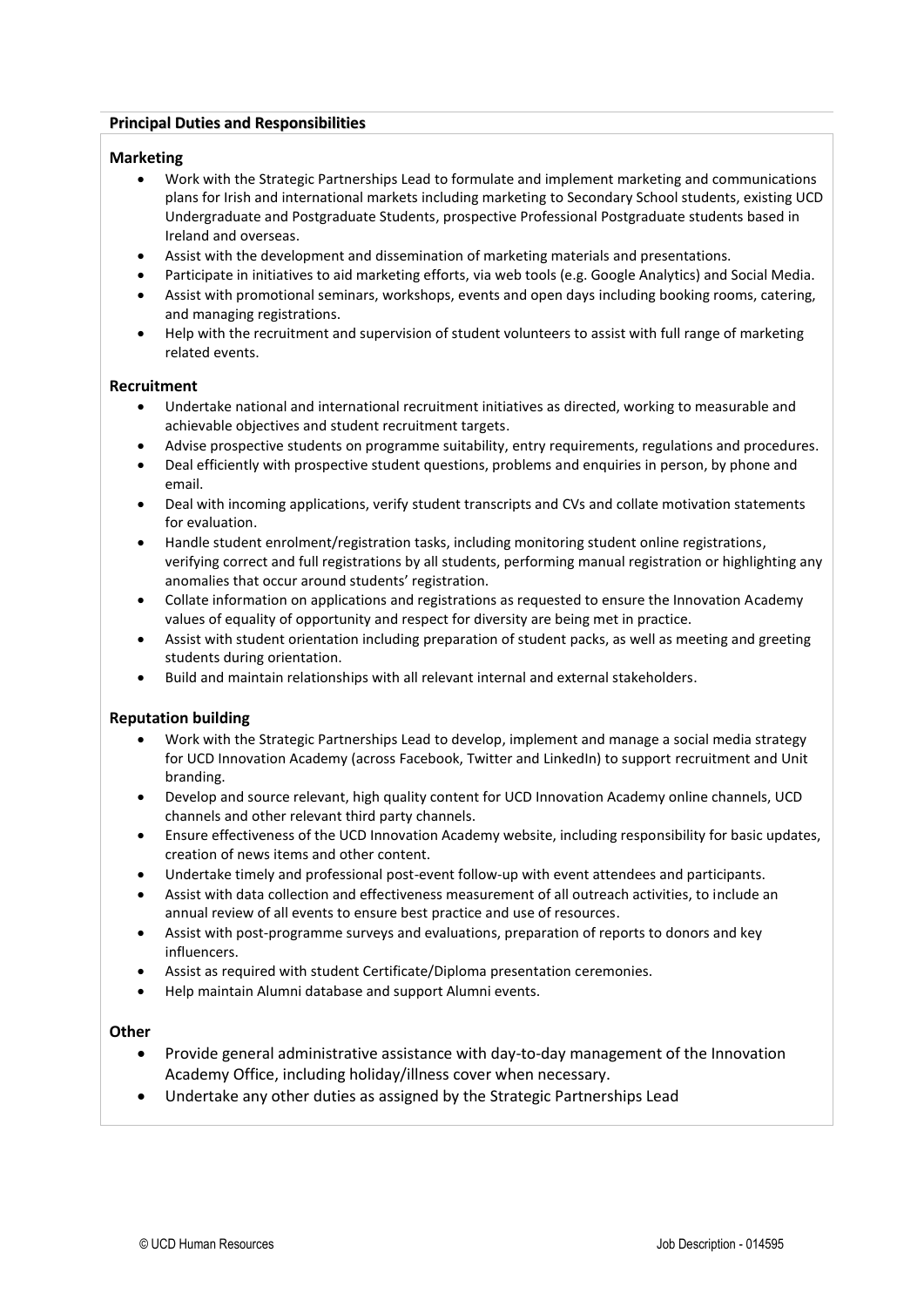#### **Selection Criteria**

UCD has a Job Families Framework and this role is part of the **Academic & Programme Operations and Management Job Family and aligns with Career Level 2.** Further details on the functional and core competencies outlined in the Job Families Framework are available at https://www.ucd.ie/hr/a-z/jobfamilies/ .

#### **Mandatory**

## **Experience and Qualifications**

- A Third Level qualification.
- A minimum of 2 years professional experience (voluntary or paid) working in a marketing, public relations or related role, demonstrating successful outcomes and evidence of impact.

#### **Functional Competencies**

A good understanding of the concepts, principles and practices relating to the following Functional Competency:

- **Business Analysis (Proficiency Level 1):** Good Experience of documenting processes, report writing and of creating a continuous improvement culture.
- **Data Management (Proficiency Level 1):** Good Knowledge of best practice data management and data governance practices.
- **Operational Resilience (Proficiency Level 1):** Good ability in maintaining stamina and performance in everyday tasks and acting effectively under pressure.
- **Support, Guidance and Advice (Proficiency Level 1):** Good ability to encourage cooperation and collaboration in others and influence others in a positive way.
- **Technical Acumen (Proficiency Level 1):** Applies and improves good technical skills to accomplish tasks effectively and good experience in producing professional reports, documents and presentations including MS Office.

#### **Core Competencies**

- **Organisational Awareness (Proficiency Level 2):** Demonstrated substantial knowledge of UCD and of the Higher Education Landscape.
- **Planning and Organisation (Proficiency Level 2):** Proven significant organisational and administrative skills with the ability to plan and organise own work effectively and a flexible approach to work. Strong level of accuracy and attention to detail.
- **Communicating Effectively (Proficiency Level 2):** Strong evidence of engaging in written and oral communication that is clear, unambiguous, transparent and consistent.
- **Taking Initiative (Proficiency Level 2):** Strong ability to work on own initiative, manage a number of issues simultaneously, meet deadlines and manage the competing priorities of others.
- **Service Focus and Innovation (Proficiency Level 2):** Strong experience in a customer service environment and appreciation of the requirements for excellent delivery by telephone, written and face to face and of managing difficult situations in a customer focused organisation.
- **Building Relationships (Proficiency Level 1):** Good experience of working in a team environment and an ability to work in changing team structures.
- **Managing Change (Proficiency Level 1):** Demonstrated emerging experience of change management through taking a positive approach to tackling work and embraces change.

#### Desirable

- Discretion and good judgement in handling confidential information
- Experience of working across a range of Social Media platforms and with digital tools and software.
- Familiarity with UCD Innovation Academy and its suite of modules and programmes.

*Cont…*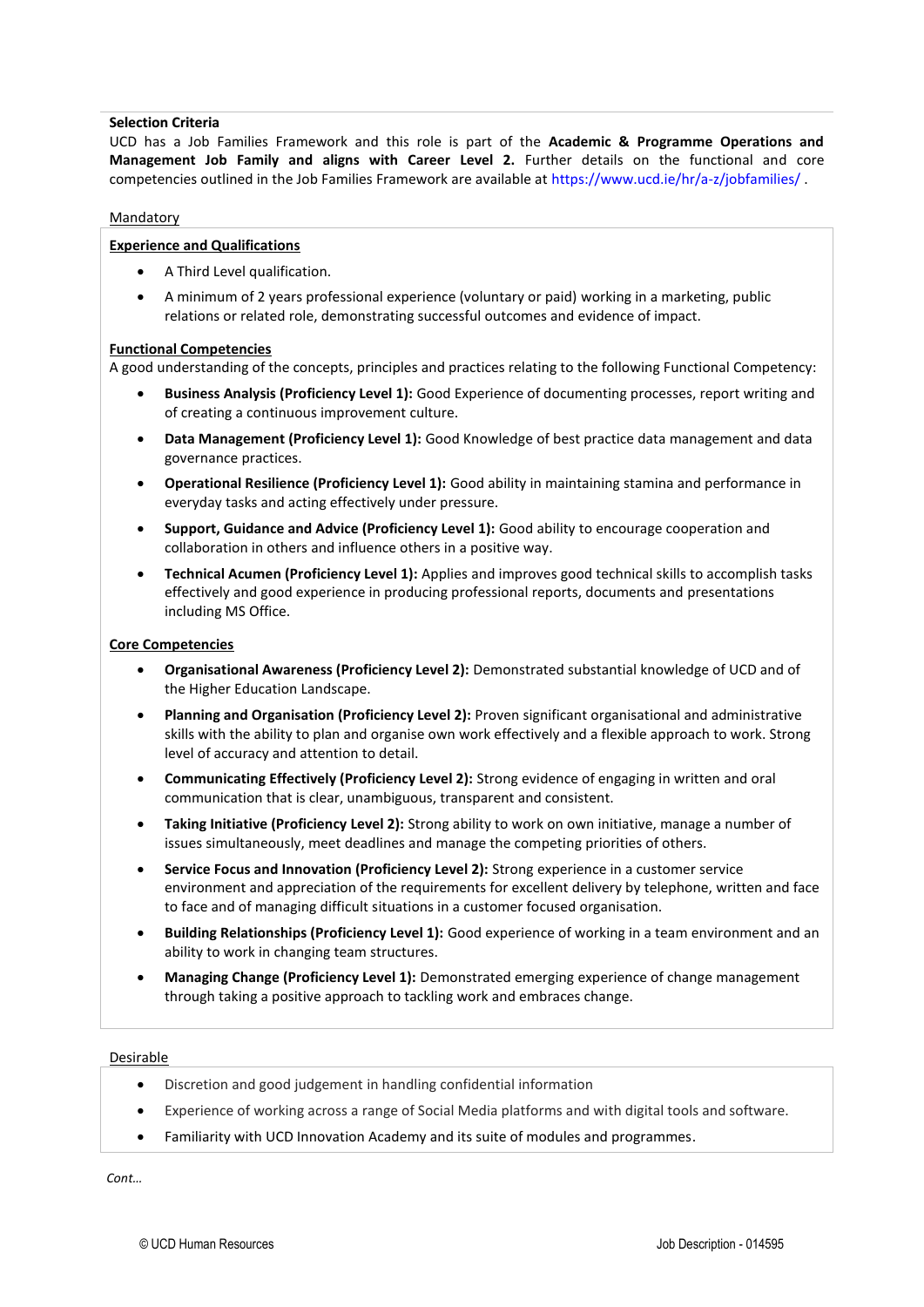# **Further Information for Candidates**

## **Supplementary information**

| The University:                   | http://www.ucd.ie/aboutucd.htm |
|-----------------------------------|--------------------------------|
| The College/Management Unit:      | http://www.ucd.ie/research     |
| The School/Programme Office/Unit: | http://www.innovators.ie       |

## **Garda Vetting required:**

• No

## **Relocation Expenses**

• Will not apply

#### **Informal Enquiries ONLY to:**

| Name:          | Eleanor Kelly               |
|----------------|-----------------------------|
| Title:         | Strategic Partnerships Lead |
| Email address: | Eleanor.Kelly@ucd.ie        |

## **Particular to this position**

Conditions specific to this post (if any):

• A flexible approach to working hours may be required at certain times of the year

| Eligibility to compete and certain restrictions on eligibility                     |                                                                                                                                                                                                                                                                                                                                                                                                                                                                                                                                                                                                                                                                                                                                                                             |  |
|------------------------------------------------------------------------------------|-----------------------------------------------------------------------------------------------------------------------------------------------------------------------------------------------------------------------------------------------------------------------------------------------------------------------------------------------------------------------------------------------------------------------------------------------------------------------------------------------------------------------------------------------------------------------------------------------------------------------------------------------------------------------------------------------------------------------------------------------------------------------------|--|
| <b>Incentivised Scheme for Early</b><br><b>Retirement (ISER):</b>                  | It is a condition of the Incentivised Scheme for Early Retirement (ISER) as<br>set out in Department of Finance Circular 12/09 that retirees, under that<br>Scheme, are debarred from applying for another position in the same<br>employment or the same sector. Therefore, such retirees may not apply<br>for this position                                                                                                                                                                                                                                                                                                                                                                                                                                               |  |
| <b>Department of Health and</b><br>Children Circular (7/2010):                     | The Department of Health Circular 7/2010 dated 1 November 2010<br>introduced a Targeted Voluntary Early Retirement (VER) Scheme and<br>Voluntary Redundancy Schemes (VRS). It is a condition of the VER scheme<br>that persons availing of the scheme will not be eligible for re-employment<br>in the public health sector or in the wider public service or in a body<br>wholly or mainly funded from public moneys. The same prohibition on re-<br>employment applies under the VRS, except that the prohibition is for a<br>period of 7 years, after which time any re-employment will require the<br>approval of the Minister for Public Expenditure and Reform. People who<br>availed of either of these schemes are not eligible to complete in this<br>competition. |  |
| <b>Collective Agreement -</b><br><b>Redundancy Payments to Public</b><br>Servants: | The Department of Public Expenditure and Reform letter dated 28th June<br>2012 to Personnel Officers introduced, with effect from 1st June 2012, a<br>Collective Agreement which had been reached between the Department<br>of Public Expenditure and Reform and the Public Services Committee of<br>the ICTU in relation to ex-gratia Redundancy Payments to Public Servants.<br>It is a condition of the Collective Agreement that persons availing of the<br>agreement will not be eligible for re-employment in the public service by<br>any public service body (as defined by the Financial Emergency Measures<br>in the Public Interest Acts 2009 $-$ 2011) for a period of 2 years from                                                                             |  |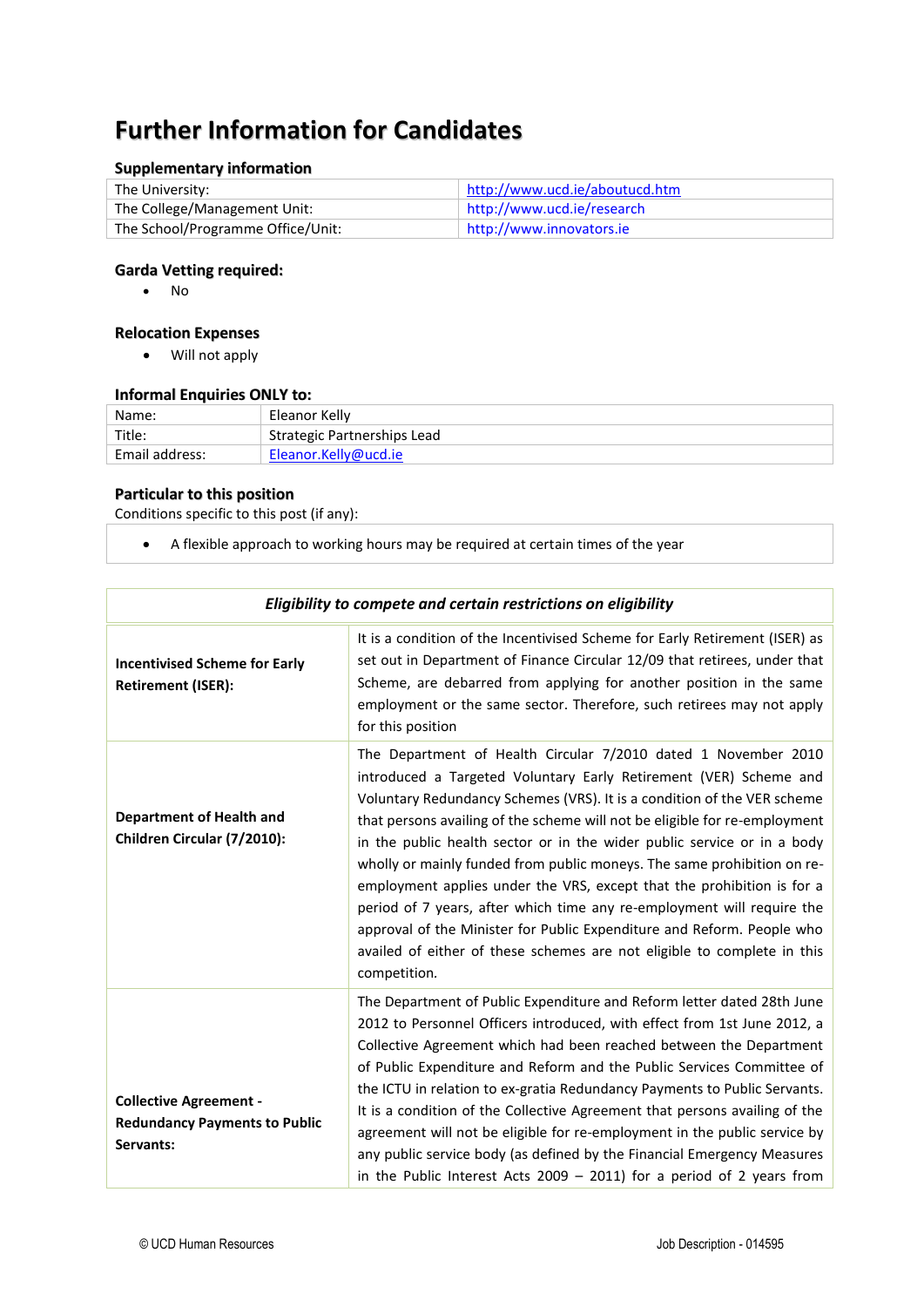|                                       | termination of the employment. Thereafter the consent of the Minister<br>for Public Expenditure and Reform will be required prior to re-<br>employment. People who availed of this scheme and who may be<br>successful in this competition will have to prove their eligibility (expiry of<br>period of non-eligibility) and the Minister's consent will have to be<br>secured prior to employment by any public service body.                                                                                                                                                                                                                                                                                                                                                                                                                                                       |
|---------------------------------------|--------------------------------------------------------------------------------------------------------------------------------------------------------------------------------------------------------------------------------------------------------------------------------------------------------------------------------------------------------------------------------------------------------------------------------------------------------------------------------------------------------------------------------------------------------------------------------------------------------------------------------------------------------------------------------------------------------------------------------------------------------------------------------------------------------------------------------------------------------------------------------------|
| <b>Declaration:</b>                   | Applicants will be required to a Pre-Employment Declaration to confirm<br>whether they have previously availed of a public service scheme of<br>incentivised early retirement and/or the collective agreement outlined<br>above. The above represents the main schemes and agreements<br>restricting a candidate's right to be re-employed in the public service.<br>However it is not intended to be an exhaustive list and candidates should<br>declare details of any other exit mechanism they have availed of which<br>restricts their right to be re-employed in the public service. Applicants will<br>also be required to declare any entitlements to a Public Service pension<br>benefit (in payment or preserved) from any other Public Service<br>employment and/or where they have received a payment-in-lieu in<br>respect of service in any Public Service employment. |
| <b>Superannuation and Retirement:</b> | The successful candidate will be offered the appropriate superannuation<br>terms and conditions as prevailing in the University, at the time of being<br>offered an appointment. In general, and except for candidates who have<br>worked in a pensionable (non-single scheme terms) public service job in<br>the 26 weeks prior to appointment (see paragraph d below), this means<br>being offered appointment based on membership of the Single Public<br>Service Pension Scheme ("Single Scheme").<br>Key provisions attaching to membership of the Single Scheme are as<br>follows:                                                                                                                                                                                                                                                                                             |

*a. Pensionable Age -* The minimum age at which pension is payable is 66 (rising to 67 and 68) in line with State Pension age changes.

*b. Retirement Age -* Scheme members must retire at the age of 70.

#### *c. Pension Abatement:*

- If the appointee was previously employed in the Civil Service or in the Public Service please note that the Public Service Pensions (Single Scheme and Other Provisions) Act 2012 includes a provision which extends abatement of pension for all Civil and Public Servants who are re-employed where a Public Service pension is in payment. This provision to apply abatement across the wider public service came into effect on 1 November 2012. This may have pension implications for any person appointed to this position who is currently in receipt of a Civil or Public Service pension or has a preserved Civil or Public Service pension which will come into payment during his/her employment in this position.
- Department of Education and Skills Early Retirement Scheme for Teachers Circular 102/2007

The Department of Education and Skills introduced an Early Retirement Scheme for Teachers. It is a condition of the Early Retirement Scheme that with the exception of the situations set out in paragraphs 10.2 and 10.3 of the relevant circular documentation, and with those exceptions only, if a teacher accepts early retirement under Strands 1, 2 or 3 of this scheme and is subsequently employed in any capacity in any area of the public sector, payment of pension to that person under the scheme will immediately cease. Pension payments will, however, be resumed on the ceasing of such employment or on the person's 60th birthday, whichever is the later, but on resumption, the pension will be based on the person's actual reckonable service as a teacher (i.e. the added years previously granted will not be taken into account in the calculation of the pension payment).